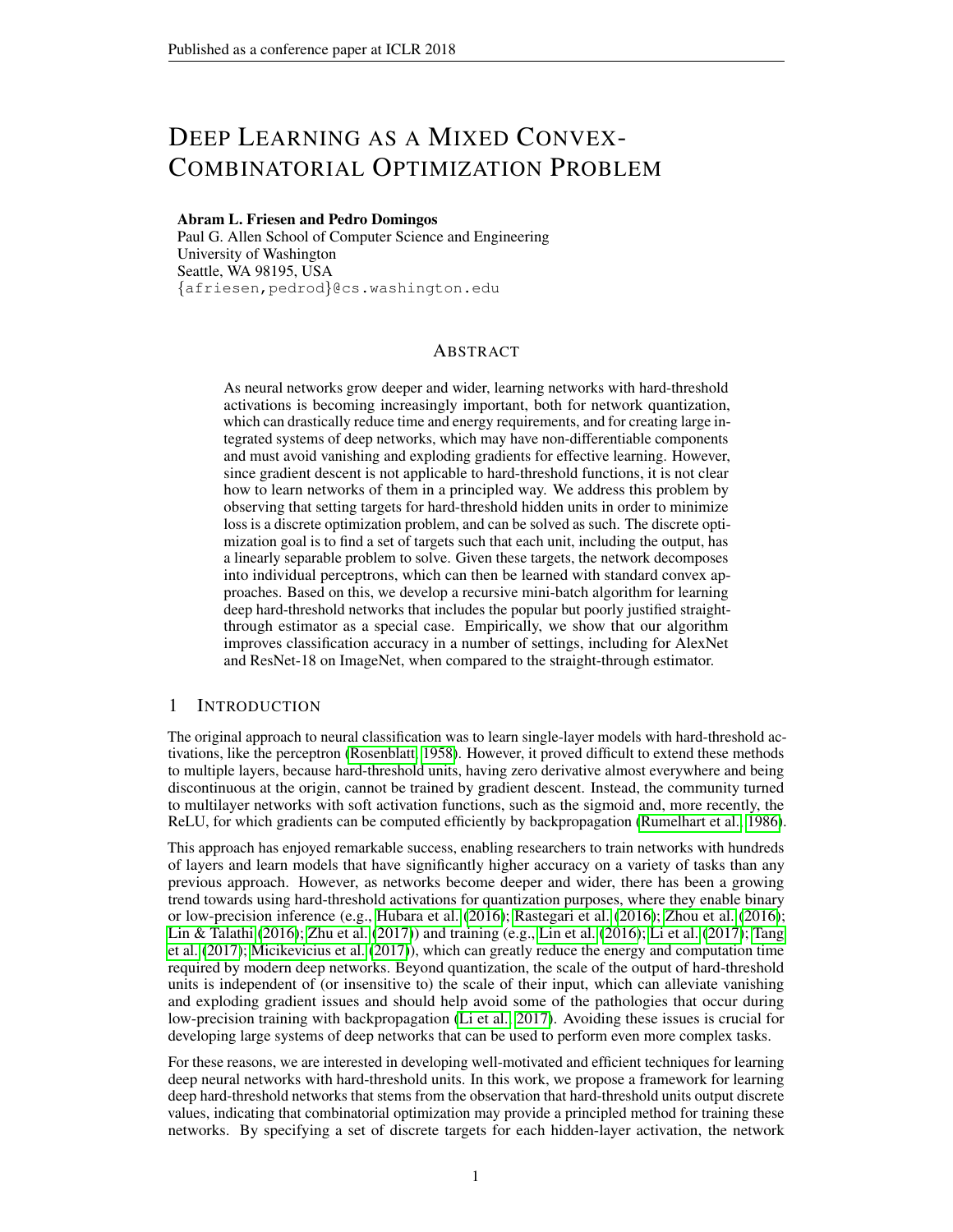decomposes into many individual perceptrons, each of which can be trained easily given its inputs and targets. The difficulty in learning a deep hard-threshold network is thus in setting the targets so that each trained perceptron – including the output units – has a linearly separable problem to solve and thus can achieve its targets. We show that networks in which this is possible can be learned using our mixed convex-combinatorial optimization framework.

Building on this framework, we then develop a recursive algorithm, feasible target propagation (FTPROP), for learning deep hard-threshold networks. Since this is a discrete optimization problem, we develop heuristics for setting the targets based on per-layer loss functions. The mini-batch version of FTPROP can be used to explain and justify the oft-used straight-through estimator [\(Hinton, 2012;](#page-9-1) [Bengio et al., 2013\)](#page-9-2), which can now be seen as an instance of FTPROP with a specific choice of per-layer loss function and target heuristic. Finally, we develop a novel per-layer loss function that improves learning of deep hard-threshold networks. Empirically, we show improvements for our algorithm over the straight-through estimator on CIFAR-10 for two convolutional networks and on ImageNet for AlexNet and ResNet-18, with multiple types of hard-threshold activation.

#### RELATED WORK

The most common method for learning deep hard-threshold networks is to use backpropagation with the straight-through estimator (STE) [\(Hinton, 2012;](#page-9-1) [Bengio et al., 2013\)](#page-9-2), which simply replaces the derivative of each hard-threshold unit with the identity function. The STE is used in the quantized network literature (see citations above) to propagate gradients through quantized activations, and is used in [Shalev-Shwartz et al.](#page-10-10) [\(2017\)](#page-10-10) for training with flat activations. Later work generalized the STE to replace the hard-threshold derivative with other functions, including saturated versions of the identity function [\(Hubara et al., 2016\)](#page-9-0). However, while the STE tends to work quite well in practice, we know of no rigorous justification or analysis of why it works or how to choose replacement derivatives. Beyond being unsatisfying in this regard, the STE is not well understood and can lead to gradient mis-match errors, which compound as the number of layers increases [\(Lin & Talathi, 2016\)](#page-10-4). We show here that the STE, saturated STE, and all types of STE that we have seen are special cases of our framework, thus providing a principled justification for it and a basis for exploring and understanding alternatives.

Another common approach to training with hard-threshold units is to use randomness, either via stochastic neurons (e.g., [Bengio et al.](#page-9-2) [\(2013\)](#page-9-2); [Hubara et al.](#page-9-0) [\(2016\)](#page-9-0)) or probabilistic training methods, such as those of [Soudry et al.](#page-10-11) [\(2014\)](#page-10-11) or [Williams](#page-10-12) [\(1992\)](#page-10-12), both of which are methods for softening hard-threshold units. In contrast, our goal is to learn networks with deterministic hard-threshold units.

Finally, target propagation (TP) [\(LeCun, 1986;](#page-9-3) [1987;](#page-9-4) Carreira-Perpiñán & Wang, 2014; [Bengio, 2014;](#page-9-6) [Lee et al., 2015;](#page-9-7) [Taylor et al., 2016\)](#page-10-13) is a method that explicitly associates a target with the output of each activation in the network, and then updates each layer's weights to make its activations more similar to the targets. Our framework can be viewed as an instance of TP that uses combinatorial optimization to set discrete targets, whereas previous approaches employed continuous optimization to set continuous targets. The MADALINE Rule II algorithm [\(Winter & Widrow, 1988\)](#page-10-14) can also be seen as a special case of our framework and of TP, where only one target is set at a time.

#### 2 LEARNING DEEP NETWORKS WITH HARD-THRESHOLD UNITS

Given a dataset  $\mathcal{D} = \{ (\mathbf{x}^{(i)}, t^{(i)}) \}_{i=1}^m$  with vector-valued inputs  $\mathbf{x}^{(i)} \in \mathbb{R}^n$  and binary targets  $t \in$  $\{-1,+1\}$ , we are interested in learning an  $\ell$ -layered deep neural network with hard-threshold units

$$
y = f(\mathbf{x}; W) = g(W_{\ell} g(W_{\ell-1} \dots g(W_1 \mathbf{x}) \dots)),
$$
\n(1)

with weight matrices  $W = \{W_d : W_d \in \mathbb{R}^{n_d \times n_{d-1}}\}_{d=1}^{\ell}$  and element-wise activation function  $g(x)$  = sign(x), where sign is the sign function such that  $sign(x) = 1$  if  $x > 0$  and -1 otherwise. Each layer d has  $n_d$  units, where we define  $n_0 = n$  for the input layer, and we let  $h_d = g(W_d \dots g(W_1 \mathbf{x}) \dots)$  denote the output of each hidden layer, where  $h_d = (h_{d1}, \dots, h_{dn_d})$ and  $h_{di} \in \{-1, +1\}$  for each layer d and each unit j. Similarly, we let  $z_d = W_d g(\dots g(W_1 x) \dots)$ denote the pre-activation output of layer d. For compactness, we have incorporated the bias term into the weight matrices. We denote a row or column of a matrix  $W_d$  as  $W_{d,j}$  and  $W_{d,j}$ , respectively, and the entry in the jth row and kth column as  $W_{d,j,k}$ . Using matrix notation, we can write this model as  $Y = f(X; W) = g(W_\ell \dots g(W_1 X) \dots)$ , where X is the  $n \times m$  matrix of dataset instances and Y is the  $n_\ell \times m$  matrix of outputs. We let  $T_\ell$  denote the matrix of final-layer targets,  $H_d$  denote the  $n_d \times m$  matrix of hidden activations at layer d, and  $Z_d$  denote the  $n_d \times m$  matrix of pre-activations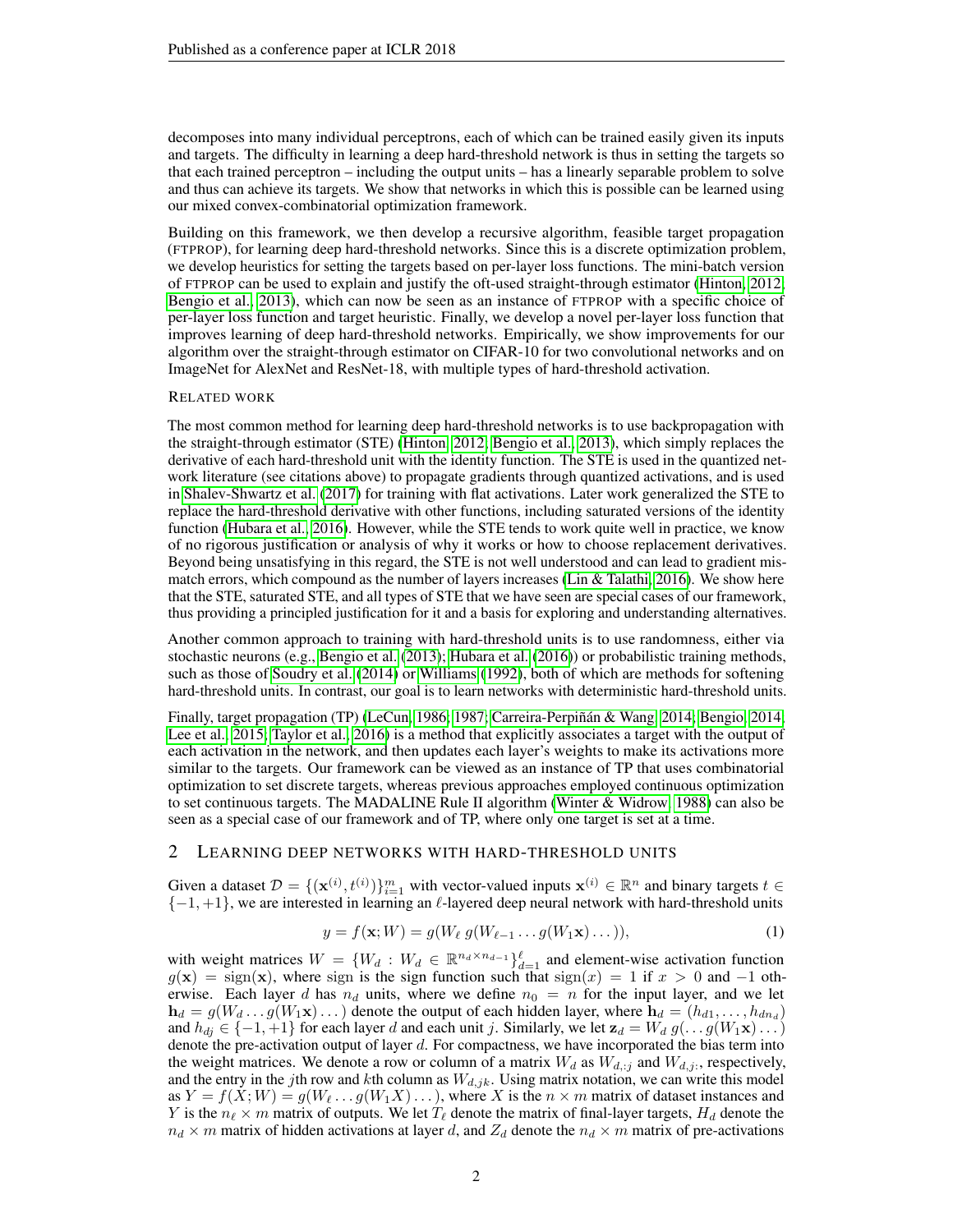<span id="page-2-0"></span>

Figure 1: After setting the hidden-layer targets  $T_1$  of a deep hard-threshold network, the network decomposes into independent perceptrons, which can then be learned with standard methods.

at layer d. Our goal will be to learn  $f$  by finding the weights  $W$  that minimize an aggregate loss  $L(Y, T_\ell) = \sum_{i=1}^m L(y^{(i)}, t^{(i)})$  for some convex per-instance loss  $L(y, t)$ .

In the simplest case, a hard-threshold network with no hidden layers is a perceptron  $Y = g(W_1 X)$ , as introduced by [Rosenblatt](#page-10-0) [\(1958\)](#page-10-0). The goal of learning a perceptron, or any hard-threshold network, is to classify unseen data. A useful first step is to be able to correctly classify the training data, which we focus on here for simplicity when developing our framework; however, standard generalization techniques such as regularization are easily incorporated into this framework and we do this for the experiments. Since a perceptron is a linear classifier, it is only able to separate a linearly-separable dataset.

**Definition 1.** A dataset  $\{(\mathbf{x}^{(i)}, t^{(i)})\}_{i=1}^m$  is linearly separable *iff there exists a vector*  $\mathbf{w} \in \mathbb{R}^n$  and a *real number*  $\gamma > 0$  *such that*  $(\mathbf{w} \cdot \mathbf{x}^{(i)}) t^{(i)} > \gamma$  *for all*  $i = 1 \dots m$ *.* 

When a dataset is linearly separable, the perceptron algorithm is guaranteed to find its separating hyperplane in a finite number of steps [\(Novikoff, 1962\)](#page-10-15), where the number of steps required is dependent on the size of the margin  $\gamma$ . However, linear separability is a very strong condition, and even simple functions, such as XOR, are not linearly separable and thus cannot be learned by a perceptron [\(Minsky](#page-10-16) [& Papert, 1969\)](#page-10-16). We would thus like to be able to learn multilayer hard-threshold networks.

Consider a simple single-hidden-layer hard-threshold network  $Y = f(X; W) = g(W_2 g(W_1 X))$  =  $g(W_1H_1)$  for a dataset  $\mathcal{D} = (X, T_2)$ , where  $H_1 = g(W_1X)$  are the hidden-layer activations. An example of such a network is shown on the left side of Figure [1.](#page-2-0) Clearly,  $Y$  and  $H_1$  are both collections of (single-layer) perceptrons. Backpropagation cannot be used to train the input layer's weights  $W_1$  because of the hard-threshold activations but, since each hidden activation  $h_{1j}$  is the output of a perceptron, if we knew the value  $t_{1j} \in \{-1, +1\}$  that each hidden unit *should* take for each input  $\mathbf{x}^{(i)}$ , we could then use the perceptron algorithm to set the first-layer weights,  $W_1$ , to produce these target values. We refer to  $t_{1j}$  as the *target* of  $h_{1j}$ . Given a matrix of hidden-layer targets  $T_1 \in \{-1,+1\}^{n_1 \times m}$ , each layer (and in fact each perceptron in each layer) can be learned separately, as they no longer depend on each other, where the goal of perceptron learning is to update the weights of each layer d so that its activations  $H_d$  equal its targets  $T_d$  given inputs  $T_{d-1}$ . Figure [1](#page-2-0) shows an example of this decomposition. We denote the targets of an  $\ell$ -layer network as  $T = \{T_1, \ldots, T_\ell\}$ , where  $T_k$  for  $k = 1 \ldots \ell - 1$  are the hidden-layer targets and  $T_\ell$  are the dataset targets. We often let  $T_0 = X$  for notational convenience.

Auxiliary-variable-based approaches, such as ADMM [\(Taylor et al., 2016;](#page-10-13) Carreira-Perpiñán & Wang, [2014\)](#page-9-5) and other target propagation methods [\(LeCun, 1986;](#page-9-3) [Lee et al., 2015\)](#page-9-7) use a similar process for decomposing the layers of a network; however, these focus on continuous variables and impose (soft) constraints to ensure that each activation equals its auxiliary variable. We take a different approach here, inspired by the combinatorial nature of the problem and the perceptron algorithm.

Since the final layer is a perceptron, the training instances can only be separated if the hidden-layer activations  $H_1$  are linearly separable with respect to the dataset targets  $T_2$ . Thus, the hidden-layer targets  $T_1$  must be set such that they are linearly separable with respect to the dataset targets  $T_2$ , since the hidden-layer targets  $T_1$  are the intended values of their activations  $H_1$ . However, in order to ensure that the hidden-layer activations  $H_1$  will equal their targets  $T_1$  after training, the hidden-layer targets  $T_1$  must be able to be produced (exactly) by the first layer, which is only possible if the hidden-layer targets  $T_1$  are also linearly separable with respect to the inputs X. Thus, a sufficient condition for  $f(X;W)$  to separate the data is that the hidden-layer targets induce linear separability in all units in both layers of the network. We refer to this property as *feasibility.*

**Definition 2.** A setting of the targets  $T = \{T_1, \ldots, T_\ell\}$  of an  $\ell$ -layer deep hard-threshold network  $f(X;W)$  is feasible for a dataset  $\mathcal{D} = (X,T_\ell)$  iff for each unit  $j = 1 \dots n_d$  in each layer  $d = 1 \dots \ell$ *the dataset formed by its inputs*  $T_{d-1}$  *and targets*  $T_{d,j}$  *is linearly separable, where*  $T_0 \triangleq X$ *.*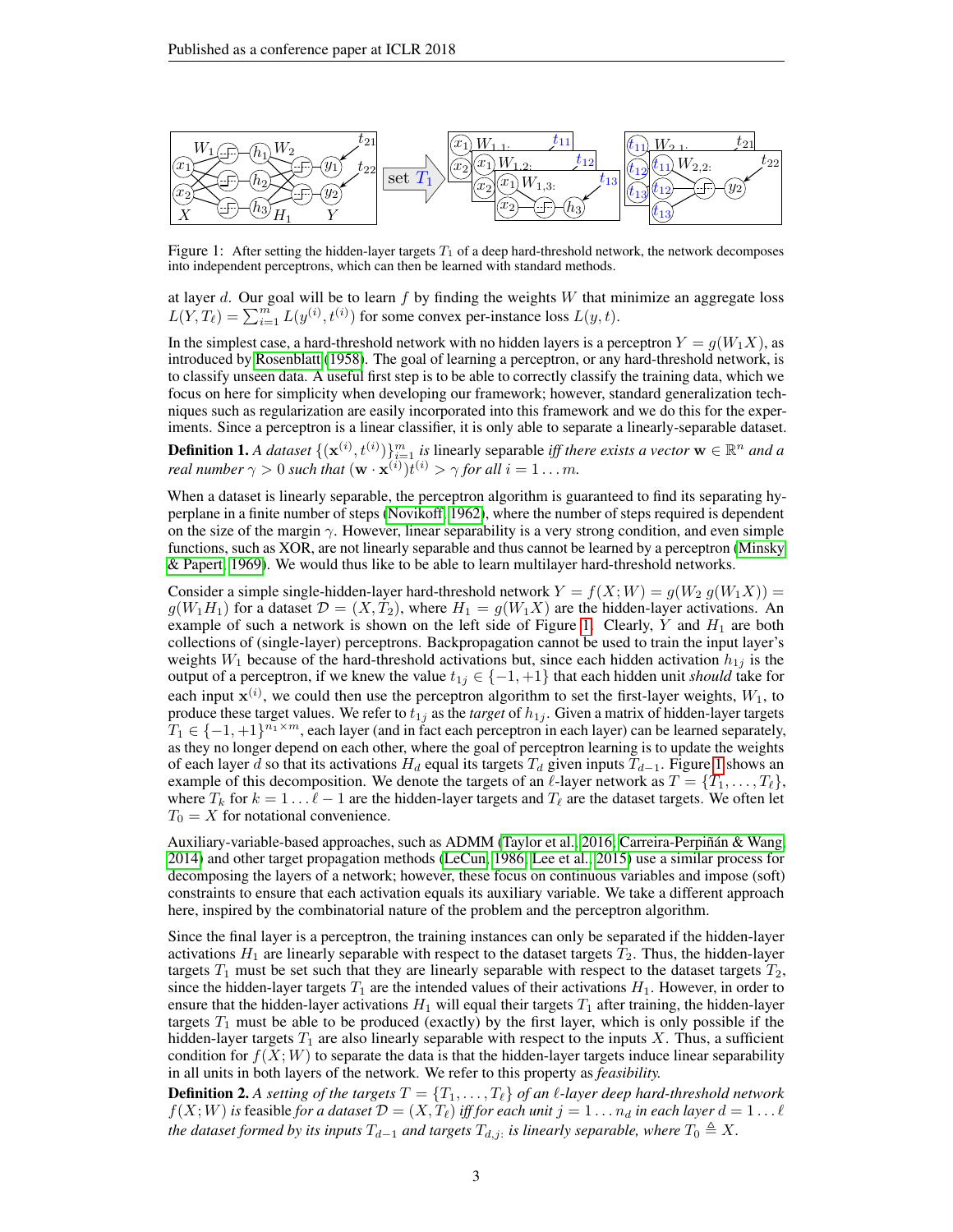Feasibility is a much weaker condition than linear separability, since the output decision boundary of a multilayer hard-threshold network with feasible targets is in general highly nonlinear. It follows from the definition of feasibility and convergence of the perceptron algorithm that if a feasible setting of a network's targets on a dataset exists, the network can separate the training data.

**Proposition 1.** Let  $\mathcal{D} = \{(\mathbf{x}^{(i)}, t^{(i)})\}$  be a dataset and let  $f(X;W)$  be an  $\ell$ -layer hard-threshold *network with feasible targets*  $T = \{T_1, \ldots, T_\ell\}$  *in which each layer d of* f *was trained separately with inputs*  $T_{d-1}$  and targets  $T_d$ , where  $T_0 \triangleq X$ , then f will correctly classify each instance  $\mathbf{x}^{(i)}$ , such that  $f(\mathbf{x}^{(i)}; W) t^{(i)} > 0$  for all  $i = 1 \dots m$ .

Learning a deep hard-threshold network thus reduces to finding a feasible setting of its targets and then optimizing its weights given these targets, i.e., mixed convex-combinatorial optimization. The simplest method for this is to perform exhaustive search on the targets. Exhaustive search iterates through all possible settings of the hidden-layer targets, updating the weights of each perceptron whose inputs or targets changed, and returns the weights and feasible targets that result in the lowest loss. While impractical, exhaustive search is worth briefly examining to better understand the solution space. In particular, because of the decomposition afforded by setting the targets, exhaustive search over just the targets is sufficient to learn the globally optimal deep hard-threshold network, even though the weights are learned by gradient descent.

Proposition 2. *If a feasible setting of a deep hard-threshold network's targets on a dataset* D *exists, then exhaustive search returns the global minimum of the loss in time exponential in the number of hidden units.*

Learning can be improved and feasibility relaxed if, instead of the perceptron algorithm, a more robust method is used for perceptron learning. For example, a perceptron can be learned for a non-linearlyseparable dataset by minimizing the hinge loss  $L(z, t) = \max(0, 1 - tz)$ , a convex loss on the perceptron's pre-activation output  $z$  and target  $t$  that maximizes the margin when combined with L2 regularization. In general, however, any method for learning linear classifiers can be used. We denote the loss used to train the weights of a layer d as  $L_d$ , where the loss of the final layer  $L_\ell$  is the output loss.

At the other end of the search spectrum is hill climbing. In each iteration, hill climbing evaluates all neighboring states of the current state (i.e., target settings that differ from the current one by only one target) and chooses the one with the lowest loss. The search halts when none of the new states improve the loss. Each state is evaluated by optimizing the weights of each perceptron given the state's targets, and then computing the output loss. Hill climbing is more practical than exhaustive search, since it need not explore an exponential number of states, and it also provides the same local optima guarantee as gradient descent on soft-threshold networks.

Proposition 3. *Hill climbing on the targets of a deep hard-threshold network returns a local minimum of the loss, where each iteration takes time linear in the size of the set of proposed targets.*

Exhaustive search and hill climbing comprise two ends of the discrete optimization spectrum. Beam search, which maintains a beam of the most promising solutions and explores each, is another powerful approach that contains both hill climbing and exhaustive search as special cases. In general, however, any discrete optimization algorithm can be used for setting targets. For example, methods from satisfiability solving, integer linear programming, or constraint satisfaction might work well, as the linear separability requirements of feasibility can be viewed as constraints on the search space.

We believe that our mixed convex-combinatorial optimization framework opens many new avenues for developing learning algorithms for deep networks, including those with non-differentiable modules. In the following section, we use these ideas to develop a learning algorithm that hews much closer to standard methods, and in fact contains the straight-through estimator as a special case.

# 3 FEASIBLE TARGET PROPAGATION

The open question from the preceding section is how to set the hidden-layer targets. Generating good, feasible targets for the entire network at once is a difficult problem; instead, an easier approach is to propose targets for only one layer at a time. As in backpropagation, it makes sense to start from the output layer, since the final-layer targets are given, and successively set targets for each upstream layer. Further, since it is hard to know a priori if a setting of a layer's targets is feasible for a given network architecture, a simple alternative is to set the targets for a layer  $d$  and then optimize the upstream weights (i.e., weights in layers  $j \leq d$ ) to check if the targets are feasible. Since the goals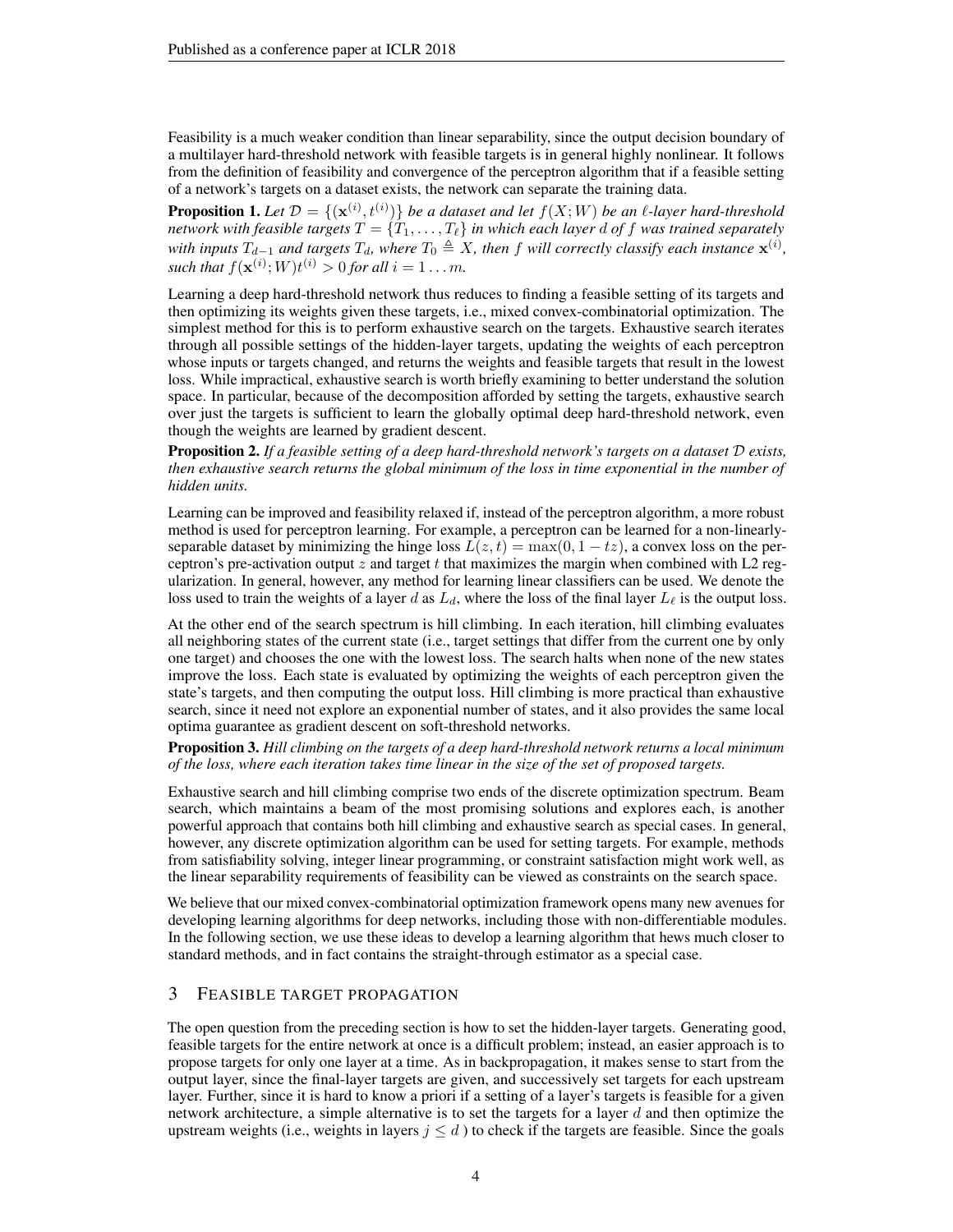when optimizing a layer's weights and when setting its upstream targets (i.e., its inputs) are the same – namely, to induce feasibility – a natural method for setting target values is to choose targets that reduce the layer's loss  $L_d$ . However, because the targets are discrete, moves in target space are large and non-smooth and cannot be guaranteed to lower the loss without actually performing the move. Thus, heuristics are necessary. We discuss these in more detail below.

Determining feasibility of the targets at layer  $d$  can be done by recursively updating the weights of layer d and proposing targets for layer  $d-1$  given the targets for layer d. This recursion continues until the input layer is reached, where feasibility (i.e., linear separability) can be easily determined by optimizing that layer's weights given its targets and the dataset inputs. The targets at layer  $d$  can then be updated based on the information gained from the recursion and, if the upstream weights were altered, based on the new outputs of layer d − 1. We call this recursive algorithm *feasible target propagation*, or FTPROP. Pseudocode is shown in Algorithm [1.](#page-4-0)

<span id="page-4-0"></span>Algorithm 1 Train an  $\ell$ -layer hard-threshold network  $Y = f(X;W)$  on dataset  $\mathcal{D} = (X,T_\ell)$  with feasible target propagation (FTPROP) using loss functions  $L = \{L_d\}_{d=1}^{\ell}$ .

1: initialize weights  $W = \{W_1, \ldots, W_\ell\}$  randomly

```
2: initialize targets T_1, \ldots, T_{\ell-1} as the outputs of their hidden units in f(X; W)
```
3: set  $T_0 \leftarrow X$  and set  $T \leftarrow \{T_0, T_1, \ldots, T_\ell\}$ <br>4: FTPROP $(W, T, L, \ell)$ 

Il train the network by searching for a feasible target setting

5: function FTPROP(weights  $W$ , targets  $T$ , losses  $L$ , and layer index  $d$ )

6: optimize  $W_d$  with respect to layer loss  $L_d(Z_d, T_d)$  // *check feasibility*;  $Z_d = W_d T_{d-1}$ <br>7: **if** activations  $H_d = q(W_d T_{d-1})$  equal the targets  $T_d$  **then return** True // *feasible* **if** activations  $H_d = g(W_d T_{d-1})$  equal the targets  $T_d$  then return True 8: **else if** this is the first layer (i.e.,  $d = 1$ ) **then return** False *// infeasible* 9: while computational budget of this layer not exceeded do // *e.g., determined by beam search* 10:  $T_{d-1}$  ← heuristically set targets for upstream layer to reduce layer loss  $L_d(Z_d, T_d)$ <br>11: **if** FTPROP(*W*, *T*, *L*, *d* − 1) **then** *If l* check if targets  $T_{d-1}$  are feasible 11: **if** FTPROP $(W, T, L, d - 1)$  **then** 12: optimize  $W_d$  with respect to layer loss  $L_d(Z_d, T_d)$ <br>13: **if** activations  $H_d = g(W_d T_{d-1})$  equal the targets 1 **if** activations  $H_d = g(W_d T_{d-1})$  equal the targets  $T_d$  **then return** True *// feasible* 14: return False

As the name implies, FTPROP is a form of target propagation [\(LeCun, 1986;](#page-9-3) [1987;](#page-9-4) [Lee et al., 2015\)](#page-9-7) that uses discrete optimization to set discrete targets, instead of using continuous optimization to set continuous targets. FTPROP is also highly related to RDIS [\(Friesen & Domingos, 2015\)](#page-9-8), a powerful nonconvex optimization algorithm based on satisfiability (SAT) solvers that recursively chooses and sets subsets of variables in order to decompose the underlying problem into simpler subproblems. While RDIS is applied only to continuous problems, the ideas behind RDIS can be generalized to discrete variables via the sum-product theorem [\(Friesen & Domingos, 2016\)](#page-9-9). This suggests an interesting connection between FTPROP and SAT that we leave for future work.

Of course, modern deep networks will not always have a feasible setting of their targets for a given dataset. For example, a convolutional layer imposes a large amount of structure on its weight matrix, making it less likely that the layer's input will be linearly separable with respect to its targets. Further, ensuring feasibility will in general cause learning to overfit the training data, which will worsen generalization performance. Thus, we would like to relax the feasibility requirements.

In addition, there are many benefits of using mini-batch instead of full-batch training, including improved generalization gap (e.g., see [LeCun et al.](#page-9-10) [\(2012\)](#page-9-10) or [Keskar et al.](#page-9-11) [\(2016\)](#page-9-11)), reduced memory usage, the ability to exploit data augmentation, and the prevalence of tools (e.g., GPUs) designed for it.

Fortunately, it is straightforward to convert FTPROP to a mini-batch algorithm and to relax the feasibility requirements. In particular, since it is important not to overcommit to any one mini-batch, the mini-batch version of FTPROP (i) only updates the weights and targets of each layer once per mini-batch; (ii) only takes a small gradient step on each layer's weights, instead of optimizing them fully; (iii) sets the targets of the downstream layer in parallel with updating the current layer's weights, since the weights will not change much; and (iv) removes all checks for feasibility. We call this algorithm FTPROP-MB and present pseudocode in Algorithm [2.](#page-5-0) FTPROP-MB closely resembles backpropagation-based methods, allowing us to easily implement it with standard libraries.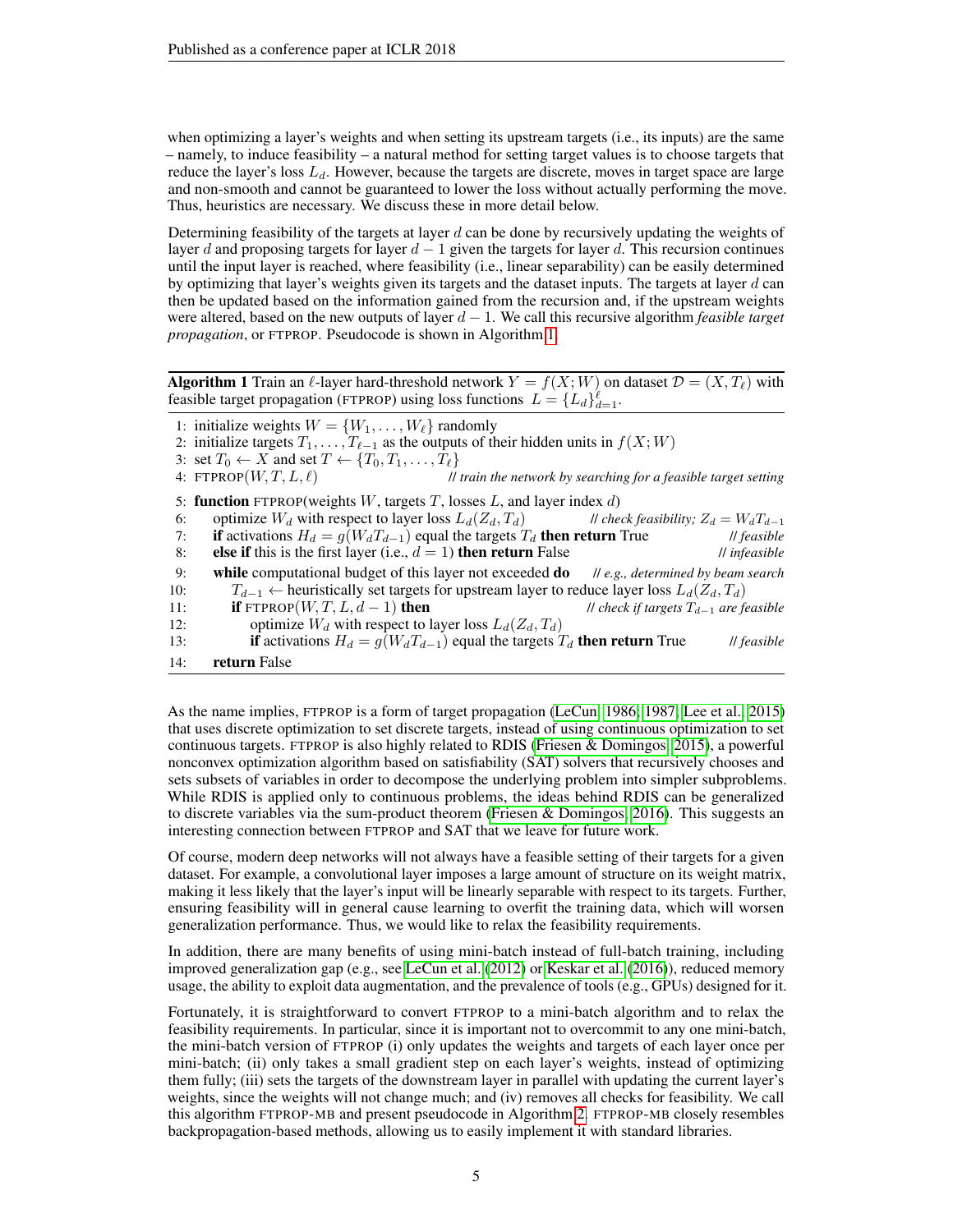<span id="page-5-0"></span>**Algorithm 2** Train an  $\ell$ -layer hard-threshold network  $Y = f(X;W)$  on dataset  $\mathcal{D} = (X,T_\ell)$  with mini-batch feasible target propagation (FTPROP-MB) using loss functions  $L = \{L_d\}_{d=1}^{\ell}$ .

- 1: initialize weights  $W = \{W_1, \ldots, W_\ell\}$  randomly
- 2: for each minibatch  $(X_b, T_b)$  from  $D$  do
- 3: initialize targets  $T_1, \ldots, T_{\ell-1}$  as the outputs of their hidden units in  $f(X_b; W)$  // *forward pass*
- 4: set  $T_0 \leftarrow X_b$ , set  $T_\ell \leftarrow T_b$ , and set  $T \leftarrow \{T_0, \ldots, T_\ell\}$
- 5: FTPROP-MB $(W, T, L, \ell)$

6: **function** FTPROP-MB(weights W, targets T, losses L, and layer index d)

- 7:  $\hat{T}_{d-1}$  ← set targets for upstream layer based on current weights  $W_d$  and loss  $L_d(Z_d, T_d)$
- 8: update  $W_d$  with respect to layer loss  $L_d(Z_d, T_d)$  // *where*  $Z_d = W_d T_{d-1} = W_d H_{d-1}$
- 9: **if**  $d > 1$  **then** FTPROP-MB $(W, \{T_0, \ldots, \hat{T}_{d-1}, \ldots, T_\ell\}, L, d-1)$

#### 3.1 TARGET HEURISTICS

When the activations of each layer are differentiable, backpropagation provides a method for telling each layer how to adjust its outputs to improve the loss. Conversely, in hard-threshold networks, target propagation provides a method for telling each layer how to adjust its outputs to improve the next layer's loss. While gradients cannot propagate through hard-threshold units, the derivatives within a layer can still be computed. An effective and efficient heuristic for setting the target  $t_{di}$  for an activation  $h_{dj}$  of layer d is to use the (negative) sign of the partial derivative of the next layer's loss. Specifically, we set  $t_{di} = r(h_{di})$ , where

<span id="page-5-1"></span>
$$
r(h_{dj}) \triangleq \text{sign}\left(-\frac{\partial}{\partial h_{dj}}L_{d+1}(Z_{d+1}, T_{d+1})\right) \tag{2}
$$

and  $Z_{d+1}$  is either the pre-activation or post-activation output, depending on the choice of loss.

When used to update only a single target at a time, this heuristic will often set the target value that correctly results in the lowest loss. In particular, when  $L_{d+1}$  is convex, its negative partial derivative with respect to  $h_{di}$  by definition points in the direction of the global minimum of  $L_{d+1}$ . Without loss of generality, let  $h_{dj} = -1$ . Now, if  $r(h_{dj}) = -1$ , then it follows from the convexity of the loss that flipping  $h_{dj}$  and keeping all other variables the same would increase  $L_{d+1}$ . On the other hand, if  $r(h_{dj}) = +1$ , then flipping  $h_{dj}$  may or may not reduce the loss, since convexity cannot tell us which of  $h_{dj} = +1$  or  $h_{dj} = -1$  results in a smaller  $L_{d+1}$ . However, the discrepancy between  $h_{dj}$  and  $r(h_{dj})$  indicates a lack of confidence in the current value of  $h_{dj}$ . A natural choice is thus to set  $t_{dj}$  to push the pre-activation value of  $h_{dj}$  towards 0, making  $h_{dj}$  more likely to flip. Setting  $t_{di} = r(h_{di}) = +1$  accomplishes this. We note that, while this heuristic performs well, there is still room for improvement, for example by extending  $r(\cdot)$  to better handle the  $h_{di} \neq r(h_{di})$  case or by combining information across the batch. We leave such investigations for future work.

#### 3.2 LAYER LOSS FUNCTIONS

The hinge loss, shown in Figure [2a,](#page-6-0) is a robust version of the perceptron criterion and is thus a natural per-layer loss function to use for finding good settings of the targets and weights, even when there are no feasible target settings. However, in preliminary experiments we found that learning tended to stall and become erratic over time when using the hinge loss for each layer. We attribute this to two separate issues. First, the hinge loss is sensitive to noisy data and outliers [\(Wu & Liu, 2007\)](#page-10-17), which can cause learning to focus on instances that are unlikely to ever be classified correctly, instead of on instances near the separator. Second, since with convolutional layers and large, noisy datasets it is unlikely that a layer's inputs are entirely linearly separable, it is important to prioritize some targets over others. Ideally, the highest priority targets would be those with the largest effect on the output loss.

The first issue can be solved by saturating (truncating) the hinge loss, thus making it less sensitive to outliers [\(Wu & Liu, 2007\)](#page-10-17). The saturated hinge loss, shown in Figure [2b,](#page-6-0) is sat hinge $(z, t; b)$  =  $\max(0, 1 - \max(tz, b))$  for some threshold b, where we set  $b = -1$  to make its derivative symmetric. The second problem can be solved in a variety of ways, including randomly subsampling targets or weighting the loss associated with each target according to some heuristic. The simplest and most accurate method that we have found is to weight the loss for each target  $t_{di}$  by the magnitude of the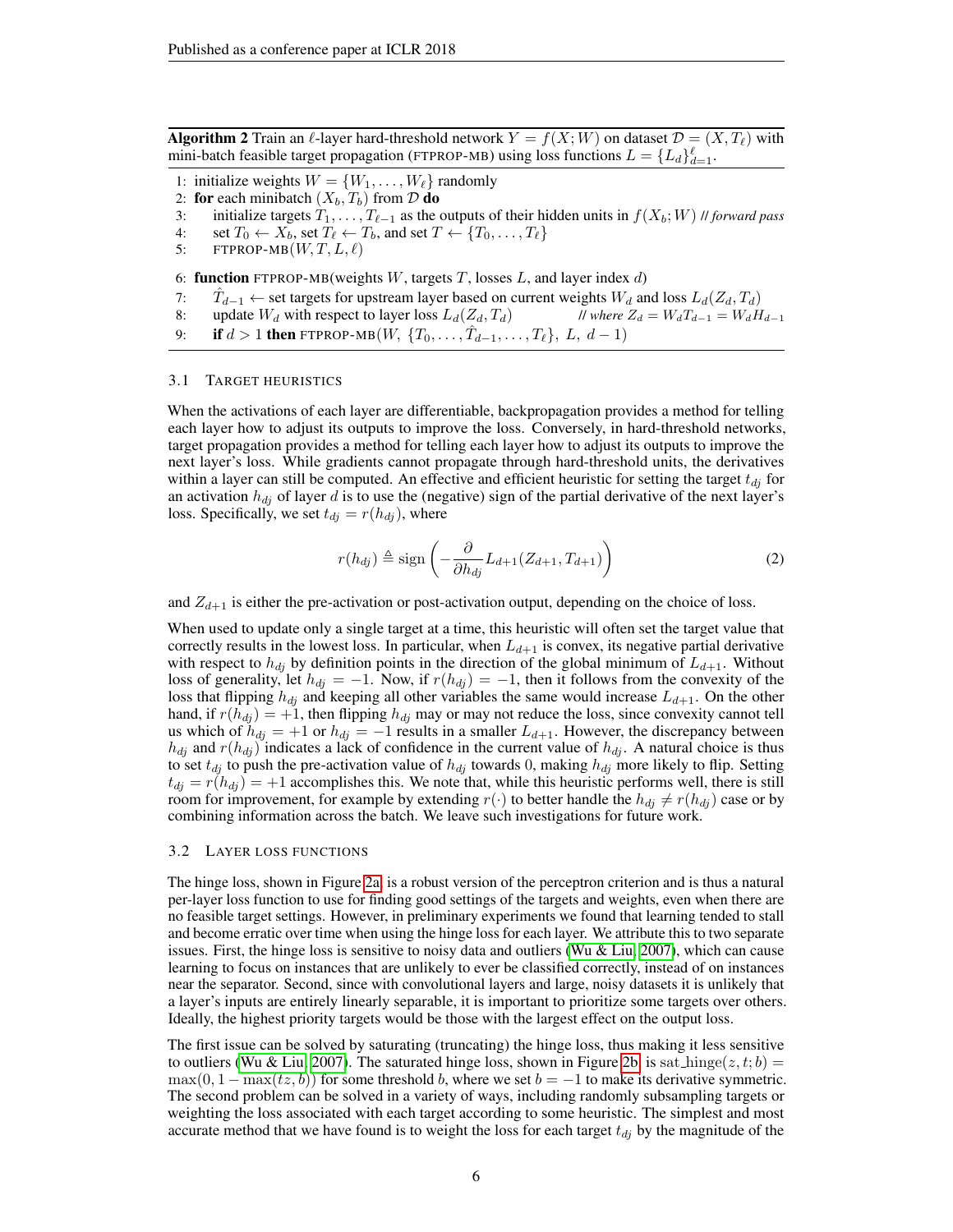<span id="page-6-0"></span>

Figure 2: Figures (a)-(c) show different per-layer loss functions (solid blue line) and their derivatives (dashed red line). Figure (d) shows the quantized ReLU activation (solid blue line), which is a sum of step functions, its corresponding sum of saturated-hinge-loss derivatives (dashed red line), and the soft-hinge-loss approximation to this sum that was found to work best (dotted yellow line).

partial derivative of the next layer's loss  $L_{d+1}$  with respect to the target's hidden unit  $h_{dj}$ , such that

<span id="page-6-1"></span>
$$
L_d(z_{dj}, t_{dj}) = \text{sat}.\text{hinge}(z_{dj}, t_{dj}) \cdot \left| \frac{\partial L_{d+1}}{\partial h_{dj}} \right|.
$$
 (3)

While the saturated hinge loss works well, if the input  $z_{dj}$  ever moves out of the range  $[-1, +1]$  then its derivative will become zero and the unit will no longer be trainable. To avoid this, we propose the *soft hinge loss*, shown in Figure [2c,](#page-6-0) where soft  $\text{Linge}(z, t) = \tanh(-tz) + 1$ . Like the saturated hinge, the soft hinge has slope 1 at the threshold and has a symmetric derivative; however, it also benefits from having a larger input region with non-zero derivative. Note that [Bengio et al.](#page-9-2) [\(2013\)](#page-9-2) report that using the derivative of a sigmoid as the STE performed worse than the identity function. Based on our experiments with other loss functions, including variations of the squared hinge loss and the log loss, this is most likely because the slope of the sigmoid is less than unity at the threshold, which causes vanishing gradients. Loss functions with asymmetric derivatives around the threshold also seemed to perform worse than those with symmetric derivatives (e.g., the saturating and soft hinge losses). In our experiments, we show that the soft hinge loss outperforms the saturated hinge loss for both sign and quantized ReLU activations, which we discuss below.

#### 3.3 RELATIONSHIP TO THE STRAIGHT-THROUGH ESTIMATOR

When each loss term in each hidden layer is scaled by the magnitude of the partial derivative of its downstream layer's loss and each target is set based on the sign of the same partial derivative, then target propagation transmits information about the output loss to every layer in the network, despite the hard-threshold units. Interestingly, this combination of loss function and target heuristic can exactly reproduce the weight updates of the straight-through estimator (STE). Specifically, the weight updates that result from using the scaled saturated hinge loss from [\(3\)](#page-6-1) and the target heuristic in [\(2\)](#page-5-1) are exactly those of the saturated straight-through estimator (SSTE) defined in [Hubara et al.](#page-9-0) [\(2016\)](#page-9-0), which replaces the derivative of  $sign(z)$  with  $1_{|z| \leq 1}$ , where  $1_{(\cdot)}$  is the indicator function. Other STEs correspond to different choices of per-layer loss function. For example, the original STE corresponds to the linear loss  $L(z, t) = -tz$  with the above target heuristic. This connection provides a justification for existing STE approaches, which can now each be seen as an instance of FTPROP with a particular choice of per-layer loss function and target heuristic. We believe that this will enable more principled investigations and extensions of these methods in future work.

### 3.4 QUANTIZED ACTIVATIONS

Straight-through estimation is also commonly used to backpropagate through quantized variants of standard activations, such as the ReLU. Figure [2d](#page-6-0) shows a quantized ReLU (qReLU) with 6 evenly-spaced quantization levels. The simplest and most popular straight-through estimator (STE) for qReLU is to use the derivative of the saturated (or clipped) ReLU  $\frac{\partial \text{sat}.\text{ReLU}(x)}{\partial x} = 1_{0 \le x \le 1}$ , where sat  $ReLU(x) = min(1, max(x, 0))$ . However, if we instead consider the qReLU activation from the viewpoint of FTPROP, then the qReLU becomes a (normalized) sum of step functions  $qReLU(z) = \frac{1}{k} \sum_{i=0}^{k-1} step(z - \frac{i}{k-1})$ , where  $step(z) = 1$  if  $z > 0$  and 0 otherwise, and is a linear transformation of  $sign(z)$ . The resulting derivative of the sum of saturated hinge losses (one for each step function) is shown in red in Figure [2d,](#page-6-0) and is clearly quite different than the STE described above. In initial experiments, this performed as well as or better than the STE; however, we achieved additional performance improvements by using the softened approximation shown in yellow in Figure [2d,](#page-6-0) which is simply the derivative of a soft hinge that has been scaled and shifted to match the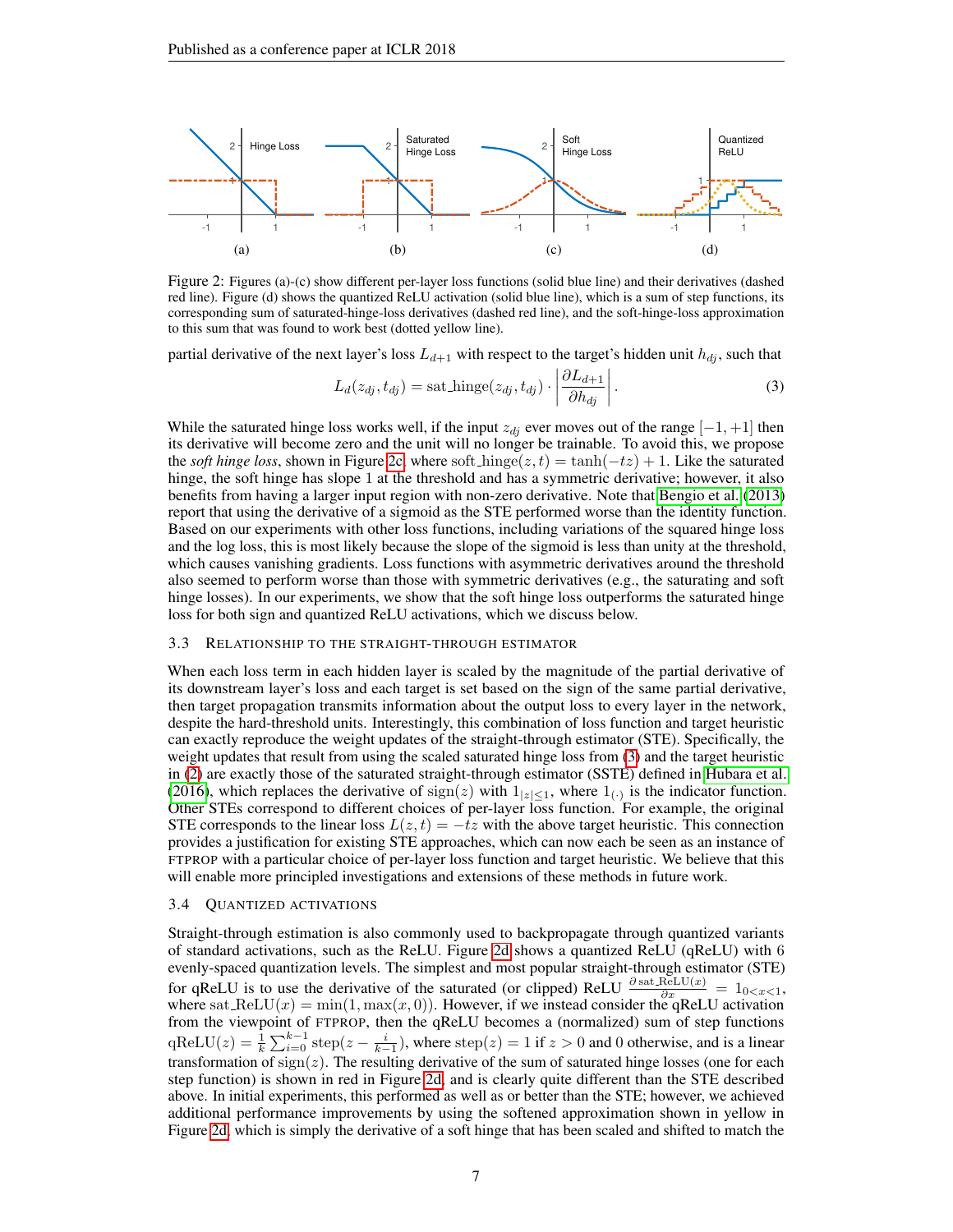|                            | Sign        |               | qReLU       |               | <b>Baselines</b> |           |
|----------------------------|-------------|---------------|-------------|---------------|------------------|-----------|
|                            | <b>SSTE</b> | <i>FTP-SH</i> | <b>SSTE</b> | <i>FTP-SH</i> | ReLU             | Sat. ReLU |
| 4-layer convnet (CIFAR-10) | 80.6        | 81.3          | 85.6        | 85.5          | 86.5             | 87.3      |
| 8-layer convnet (CIFAR-10) | 84.6        | 84.9          | 88.4        | 89.8          | 91.2             | 91.2      |
| AlexNet (ImageNet)         | 46.7        | 47.3          | 59.4        | 60.7          | 61.3             | 61.9      |
| ResNet-18 (ImageNet)       | 49.1        | 47.8          | 60.6        | 64.3          | 69.1             | 66.9      |

<span id="page-7-0"></span>Table 1: The best top-1 test accuracy for each network over all epochs when trained with sign, qReLU, and full-precision baseline activations on CIFAR-10 and ImageNet. The hard-threshold activations are trained with both FTPROP-MB with per-layer soft hinge losses (FTP-SH) and the saturated straight-through estimator (SSTE). Bold numbers denote the best performing quantized activation in each experiment.

qReLU domain. This is a natural choice because the derivative of a sum of a small number of soft hinge losses has a shape similar to that of the derivative of a single soft hinge loss.

# 4 EXPERIMENTS

We evaluated FTPROP-MB with soft hinge per-layer losses (FTP-SH) for training deep networks with sign and 2- and 3-bit qReLU activations by comparing models trained with FTP-SH to those trained with the saturated straight-through estimators (SSTEs) described earlier (although, as discussed, these SSTEs can also be seen as instances of FTPROP-MB). We compared to these SSTEs because they are the standard approach in the literature and they significantly outperformed the STE in our initial experiments [\(Hubara et al.](#page-9-0) [\(2016\)](#page-9-0) observed similar behavior). Computationally, FTPROP-MB has the same performance as straight-through estimation; however, the soft hinge loss involves computing a hyperbolic tangent, which requires more computation than a piecewise linear function. This is the same performance difference seen when using sigmoid activations instead of ReLUs in soft-threshold networks. We also trained each model with ReLU and saturated-ReLU activations as full-precision baselines.

We did not use weight quantization because our main interest is training with hard-threshold activations, and because recent work has shown that weights can be quantized with little effect on performance [\(Hubara et al., 2016;](#page-9-0) [Rastegari et al., 2016;](#page-10-2) [Zhou et al., 2016\)](#page-10-3). We tested these training methods on the CIFAR-10 [\(Krizhevsky, 2009\)](#page-9-12) and ImageNet (ILSVRC 2012) [\(Russakovsky et al.,](#page-10-18) [2015\)](#page-10-18) datasets. On CIFAR-10, we trained a simple 4-layer convolutional network and the 8-layer convolutional network of [Zhou et al.](#page-10-3) [\(2016\)](#page-10-3). On ImageNet, we trained AlexNet [\(Krizhevsky et al.,](#page-9-13) [2012\)](#page-9-13), the most common model in the quantization literature, and ResNet-18 [\(He et al., 2015a\)](#page-9-14). Further experiment details are provided in Appendix [A,](#page-11-0) along with learning curves for all experiments, and code is available at <https://github.com/afriesen/ftprop>.

# 4.1 CIFAR-10

Test accuracies for the 4-layer and 8-layer convolutional networks on CIFAR-10 are shown in Table [1.](#page-7-0) For the 4-layer model, FTP-SH shows a consistent 0.5-1% accuracy gain over SSTE for the entire training trajectory, resulting in the 0.7% improvement shown in Table [1.](#page-7-0) However, for the 2-bit qRELU activation, SSTE and FTP-SH perform nearly identically in the 4-layer model. Conversely, for the more complex 8-layer model, the FTP-SH accuracy is only 0.3% above SSTE for the sign activation, but for the qReLU activation FTP-SH achieves a consistent 1.4% improvement over SSTE.

We posit that the decrease in performance gap for the sign activation when moving from the 4- to 8layer model is because both methods are able to effectively train the higher-capacity model to achieve close to its best possible performance on this dataset, whereas the opposite is true for the qReLU activation; i.e., the restricted capacity of the 4-layer model limits the ability of both methods to train the more expressive qReLU effectively. If this is true, then we expect that FTP-SH will outperform SSTE for both the sign and qReLU activations on a harder dataset. Unsurprisingly, none of the lowprecision methods perform as well as the baseline high-precision methods; however, the narrowness of the performance gap between 2-bit qReLU with FTP-SH and full-precision ReLU is encouraging.

# 4.2 IMAGENET

The results from the ImageNet experiments are also shown in Table [1.](#page-7-0) As predicted from the CIFAR-10 experiments, we see that FTP-SH improves test accuracy on AlexNet for both sign and 2-bit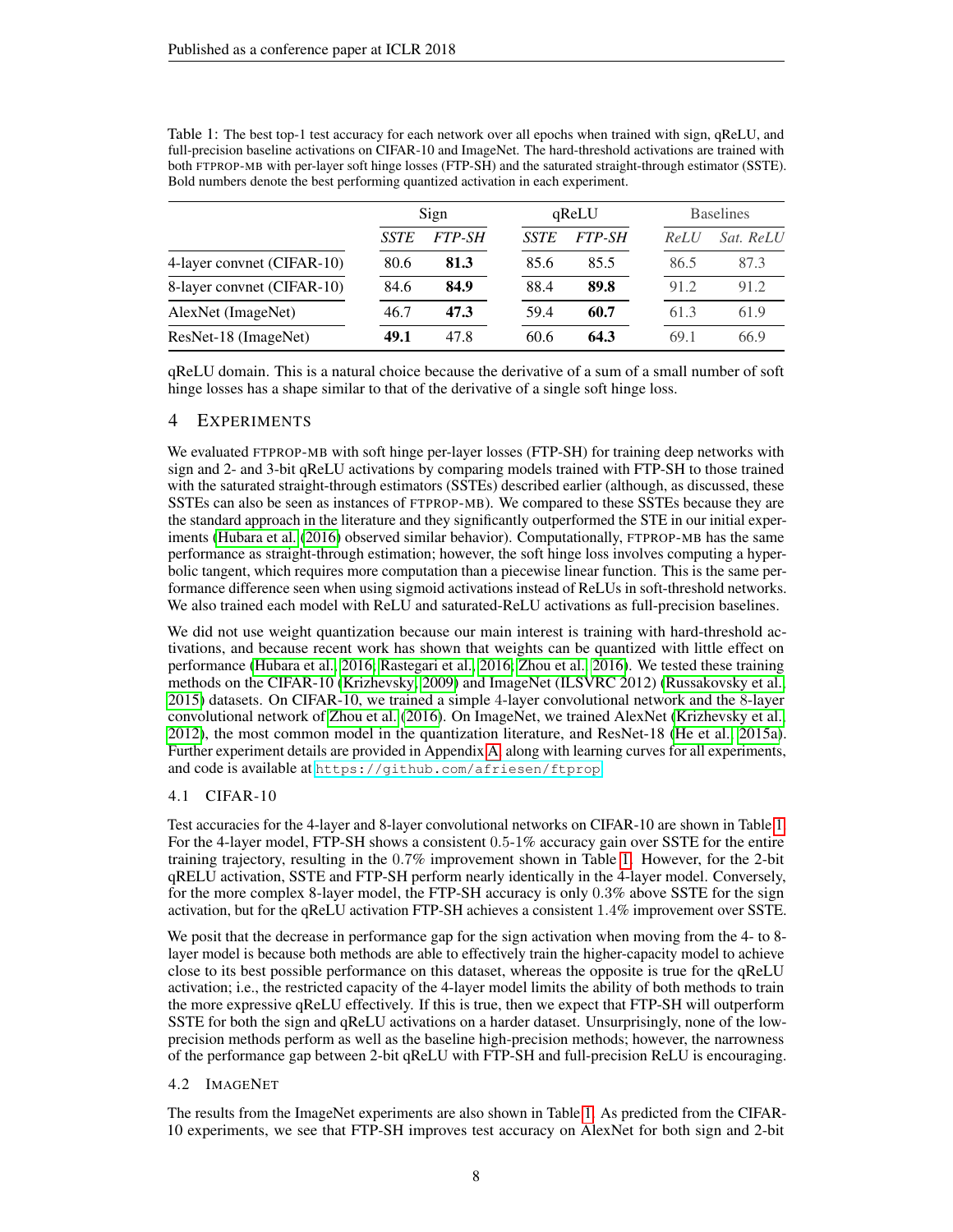<span id="page-8-0"></span>

Figure 3: The top-1 train (thin dashed lines) and test (thicker solid lines) accuracies for AlexNet with different activation functions on ImageNet. The inset figures show the test accuracy for the final 25 epochs in detail. In both figures, FTPROP-MB with soft hinge (FTP-SH, red) outperforms the saturated straight-through estimator (SSTE, blue). The left figure shows the network with sign activations. The right figure shows that the 2-bit quantized ReLU (qReLU) trained with our method (FTP-SH) performs nearly as well as the full-precision ReLU. Interestingly, saturated ReLU outperforms standard ReLU. Best viewed in color.

qReLU activations on the more challenging ImageNet dataset. This is also shown in Figure [3,](#page-8-0) which plots the top-1 train and test accuracy curves for the six different activation functions for AlexNet on ImageNet. The left-hand plot shows that training sign activations with FTP-SH provides consistently better test accuracy than SSTE throughout the training trajectory, despite the hyperparameters being optimized for SSTE. This improvement is even larger for the 2-bit qReLU activation in the righthand plot, where the FTP-SH qReLU even outperforms the full-precision ReLU for part of its trajectory, and outperforms the SSTE-trained qReLU by almost 2%. Interestingly, we find that the saturated ReLU outperforms the standard ReLU by almost a full point of accuracy. We believe that this is due to the regularization effect caused by saturating the activation. This may also account for the surprisingly good performance of the FTP-SH qReLU relative to full-precision ReLU, as hard-threshold activations also provide a strong regularization effect.

Finally, we ran a single experiment with ResNet-18 on ImageNet, using hyperparameters from previous works that used SSTE, to check (i) whether the soft hinge loss exhibits vanishing gradient behavior due to its diminishing slope away from the origin, and (ii) to evaluate the performance of FTP-SH for a less-quantized ReLU (we used  $k = 5$  steps, which is less than the full range of a 3-bit ReLU). While FTP-SH does slightly worse than SSTE for the sign function, we believe that this is because the hyperparameters were tuned for SSTE and not due to vanishing gradients, as we would expect much worse accuracy in that case. Results from the qReLU activation provide further evidence against vanishing gradients as FTP-SH for qReLU outperforms SSTE by almost 4% in top-1 accuracy (Table [1\)](#page-7-0).

# 5 CONCLUSION

In this work, we presented a novel mixed convex-combinatorial optimization framework for learning deep neural networks with hard-threshold units. Combinatorial optimization is used to set discrete targets for the hard-threshold hidden units, such that each unit only has a linearly-separable problem to solve. The network then decomposes into individual perceptrons, which can be learned with standard convex approaches, given these targets. Based on this, we developed a recursive algorithm for learning deep hard-threshold networks, which we call feasible target propagation (FTPROP), and an efficient mini-batch variant (FTPROP-MB). We showed that the commonly-used but poorly-justified saturating straight-through estimator (STE) is the special case of FTPROP-MB that results from using a saturated hinge loss at each layer and our target heuristic and other types of STE correspond to other heuristic and loss combinations in FTPROP-MB. Finally, we defined the soft hinge loss and showed that FTPROP-MB with a soft hinge loss at each layer improves classification accuracy for multiple models on CIFAR-10 and ImageNet when compared to the saturating STE.

In future work, we plan to develop novel target heuristics and layer loss functions by investigating connections between our framework and constraint satisfaction and satisfiability. We also intend to further explore the benefits of deep networks with hard-threshold units. In particular, while recent research clearly shows their ability to reduce computation and energy requirements, they should also be less susceptible to vanishing and exploding gradients and may be less susceptible to covariate shift and adversarial examples.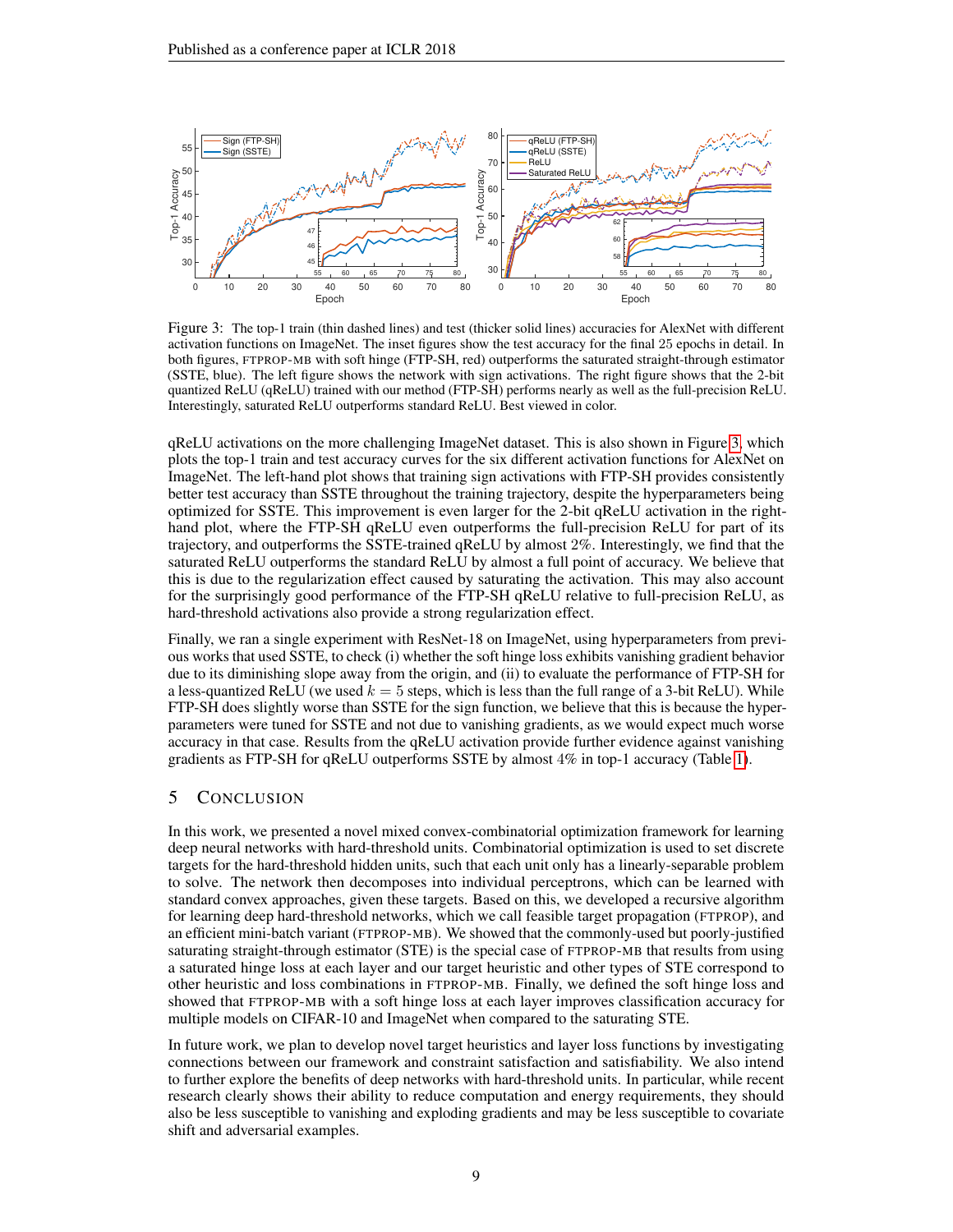#### ACKNOWLEDGMENTS

This research was partly funded by ONR grant N00014-16-1-2697. The GPU machine used for this research was donated by NVIDIA.

### **REFERENCES**

- <span id="page-9-6"></span>Yoshua Bengio. How Auto-Encoders Could Provide Credit Assignment in Deep Networks via Target Propagation. *arXiv preprint arXiv:1407.7906 [cs.LG]*, 2014.
- <span id="page-9-2"></span>Yoshua Bengio, Nicholas Léonard, and Aaron Courville. Estimating or Propagating Gradients Through Stochastic Neurons for Conditional Computation. *arXiv preprint arXiv:1308.3432 [cs.LG]*, 2013.
- <span id="page-9-5"></span>Miguel Á. Carreira-Perpiñán and Weiran Wang. Distributed optimization of deeply nested systems. In *Proceedings of the International Conference on Artificial Intelligence and Statistics*, 2014.
- <span id="page-9-8"></span>Abram L. Friesen and Pedro Domingos. Recursive Decomposition for Nonconvex Optimization. In Qiang Yang and Michael Woolridge (eds.), *Proceedings of the 24th International Joint Conference on Artificial Intelligence*, pp. 253–259. AAAI Press, 2015.
- <span id="page-9-9"></span>Abram L. Friesen and Pedro Domingos. The Sum-Product Theorem: A Foundation for Learning Tractable Models. In *Proceedings of the 33rd International Conference on Machine Learning*, 2016.
- <span id="page-9-14"></span>Kaiming He, Xiangyu Zhang, Shaoqing Ren, and Jian Sun. Deep Residual Learning for Image Recognition. *arXiv preprint arXiv:1512.03385 [cs.CV]*, 2015a.
- <span id="page-9-17"></span>Kaiming He, Xiangyu Zhang, Shaoqing Ren, and Jian Sun. Delving deep into rectifiers: Surpassing human-level performance on ImageNet classification. In *Proceedings of the IEEE International Conference on Computer Vision*, pp. 1026–1034, 2015b.
- <span id="page-9-1"></span>Geoffrey E. Hinton. Coursera Lectures: Neural networks for machine learning, 2012.
- <span id="page-9-0"></span>Itay Hubara, Daniel Soudry, and Ran El-Yaniv. Binarized Neural Networks. In *Advances in Neural Information Processing Systems*, pp. 1–17, 2016.
- <span id="page-9-16"></span>Sergey Ioffe and Christian Szegedy. Batch Normalization: Accelerating Deep Network Training by Reducing Internal Covariate Shift. In Francis Bach and David Blei (eds.), *Proceedings of the 32nd International Conference on Machine Learning*, volume 37, pp. 448–456, Lille, France, 2015.
- <span id="page-9-11"></span>Nitish Shirish Keskar, Dheevatsa Mudigere, Jorge Nocedal, Mikhail Smelyanskiy, and Ping Tak Peter Tang. On Large-Batch Training for Deep Learning: Generalization Gap and Sharp Minima. In *Proceedings of the 5th International Conference on Learning Representations*, 2016.
- <span id="page-9-15"></span>Diederik P. Kingma and Jimmy Lei Ba. Adam: A method for stochastic optimization. In *Proceedings of the 3rd International Conference on Learning Representations*, 2015.
- <span id="page-9-12"></span>Alex Krizhevsky. Learning multiple layers of features from tiny images. Technical report, University of Toronto, 2009.
- <span id="page-9-13"></span>Alex Krizhevsky, Ilya Sutskever, and Geoffrey E. Hinton. Imagenet classification with deep convolutional neural networks. In *Advances in Neural Information Processing Systems*, pp. 1097–1105, 2012.
- <span id="page-9-3"></span>Yann LeCun. Learning Process in an Asymmetric Threshold Network. In E. Bienenstock, F. Fogelman Soulie,´ and G. Weisbuch (eds.), *Disordered Systems and Biological Organization*, pp. 233–240. Springer, Berlin, Heidelberg, 1986.
- <span id="page-9-4"></span>Yann LeCun. *Modeles connexionnistes de l'apprentissage (connectionist learning models)*. PhD thesis, Universite´ P. et M. Curie (Paris 6), 1987.
- <span id="page-9-10"></span>Yann LeCun, Léon Bottou, Genevieve B. Orr, and Klaus-Robert Müller. Efficient BackProp. In Grégoire Montavon, Geneviève B Orr, and Klaus-Robert Müller (eds.), *Neural Networks: Tricks of the Trade: Second Edition*, pp. 9–48. Springer Berlin Heidelberg, Berlin, Heidelberg, 2012.

<span id="page-9-7"></span>Dong Hyun Lee, Saizheng Zhang, Asja Fischer, and Yoshua Bengio. Difference target propagation. In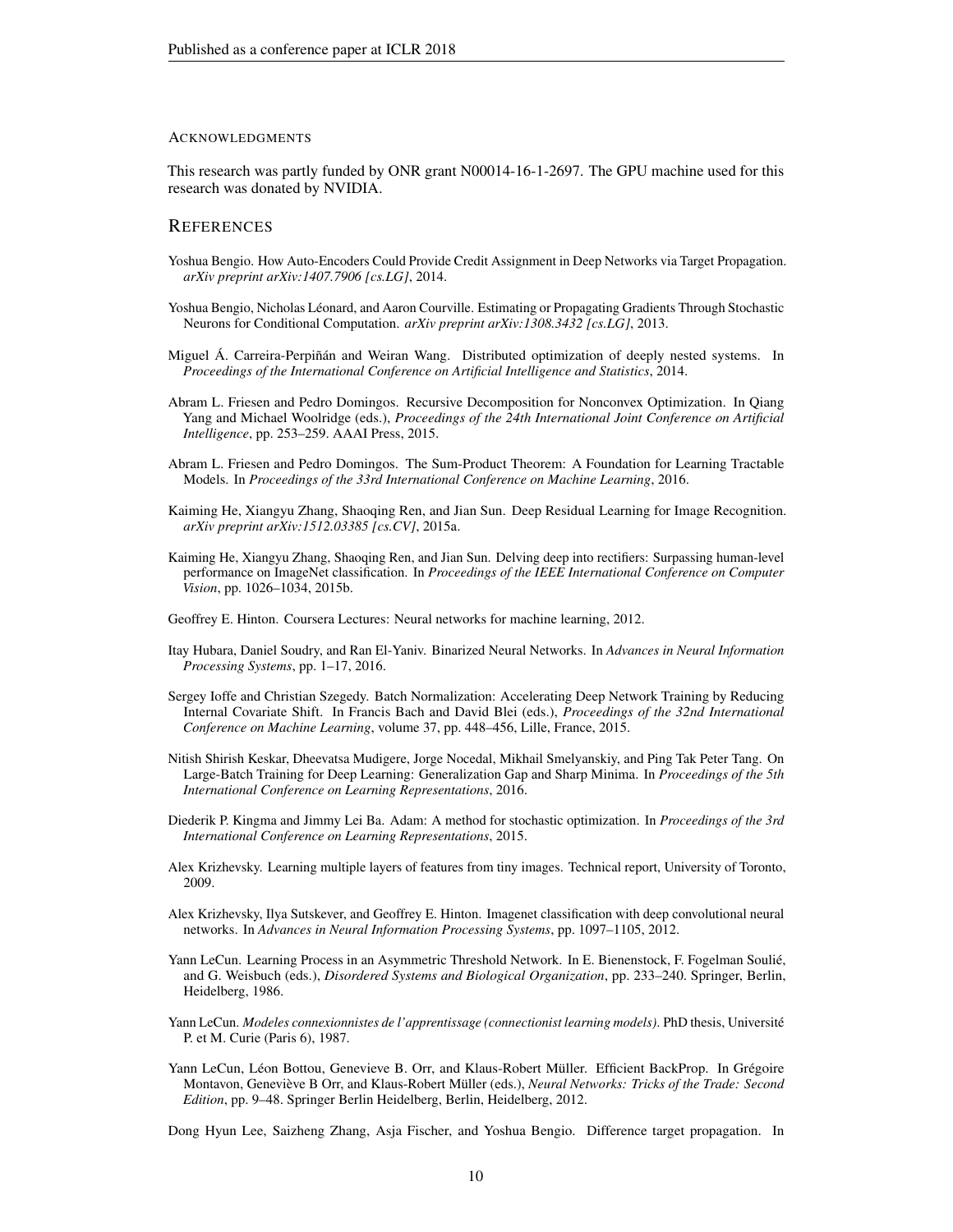*Proceedings of the Joint European Conference on Machine Learning and Knowledge Discovery in Databases*, volume 9284, pp. 498–515, 2015.

- <span id="page-10-7"></span>Hao Li, Soham De, Zheng Xu, Christoph Studer, Hanan Samet, and Tom Goldstein. Training Quantized Nets: A Deeper Understanding. In *Advances in Neural Information Processing Systems*, 2017.
- <span id="page-10-4"></span>Darryl D. Lin and Sachin S. Talathi. Fixed Point Quantization of Deep Convolutional Networks. In *Proceedings of the 33rd International Conference on Machine Learning*, pp. 2849–2858, 2016.
- <span id="page-10-6"></span>Darryl D. Lin, Sachin S. Talathi, and V. Sreekanth Annapureddy. Overcoming Challenges in Fixed Point Training of Deep Convolutional Networks. In *Workshop on On-Device Intelligence at ICML*, 2016.
- <span id="page-10-9"></span>Paulius Micikevicius, Sharan Narang, Jonah Alben, Gregory Diamos, Erich Elsen, David Garcia, Boris Ginsburg, Michael Houston, Oleksii Kuchaev, Ganesh Venkatesh, and Hao Wu. Mixed Precision Training. *arXiv preprint arXiv:1710.03740 [cs.AI]*, 2017.
- <span id="page-10-16"></span>Marvin L. Minsky and Seymour Papert. *Perceptrons: an introduction to computational geometry*. The MIT Press, Cambridge, MA, 1969.
- <span id="page-10-15"></span>A. B. J. Novikoff. On convergence proofs on perceptrons. In *Proceedings of the Symposium on the Mathematical Theory of Automata*, pp. 615–622. Polytechnic Institute of Brooklyn, 1962.
- <span id="page-10-2"></span>Mohammad Rastegari, Vicente Ordonez, Joseph Redmon, and Ali Farhadi. XNOR-Net: ImageNet Classification Using Binary Convolutional Neural Networks. In *Proceedings of the 14th European Conference on Computer Vision*, 2016.
- <span id="page-10-0"></span>Frank Rosenblatt. The perceptron: A probabilistic model for information storage and organization in the brain. *Psychological Review*, 65(6):386–408, 1958.
- <span id="page-10-1"></span>David E. Rumelhart, Geoffrey E. Hinton, and R. J. Williams. Learining Internal Representations by Error Propagation. In *Parallel Distributed Processing: Explorations in the Microstructure of Cognition*, volume 1, pp. 318–362. The MIT Press, 1986.
- <span id="page-10-18"></span>Olga Russakovsky, Jia Deng, Hao Su, Jonathan Krause, Sanjeev Satheesh, Sean Ma, Zhiheng Huang, Andrej Karpathy, Aditya Khosla, Michael Bernstein, Alexander C. Berg, and Fei-Fei Li. ImageNet Large Scale Visual Recognition Challenge. *International Journal of Computer Vision (IJCV)*, 115(3):211–252, 2015.
- <span id="page-10-10"></span>Shai Shalev-Shwartz, Ohad Shamir, and Shaked Shammah. Failures of Gradient-Based Deep Learning. In *Proceedings of the 34th International Conference on Machine Learning*, 2017.
- <span id="page-10-11"></span>Daniel Soudry, Itay Hubara, and Ron Meir. Expectation Backpropagation: parameter-free training of multilayer neural networks with real and discrete weights. In *Advances in Neural Information Processing Systems*. MIT Press Cambridge, 2014.
- <span id="page-10-8"></span>Wei Tang, Gang Hua, and Liang Wang. How to Train a Compact Binary Neural Network with High Accuracy ? In *Proceedings of the 31st Conference on Artificial Intelligence*, pp. 2625–2631, 2017.
- <span id="page-10-13"></span>Gavin Taylor, Ryan Burmeister, Zheng Xu, Bharat Singh, Ankit Patel, and Tom Goldstein. Training Neural Networks Without Gradients: A Scalable ADMM Approach. In *Proceedings of the 33rd International Conference on Machine Learning*, 2016.
- <span id="page-10-12"></span>Ronald J. Williams. Simple statistical gradient-following algorithms for connectionist reinforcement learning. *Machine Learning*, 8(3):229–256, 1992.
- <span id="page-10-14"></span>Rodney Winter and Bernard Widrow. MADALINE RULE II: A training algorithm for neural networks. In *Proceedings of the IEEE International Conference on Neural Networks*, San Diego, CA, USA, 1988. IEEE.
- <span id="page-10-17"></span>Yichao Wu and Yufeng Liu. Robust Truncated Hinge Loss Support Vector Machines. *Journal of the American Statistical Association*, 102(479):974–983, 2007.
- <span id="page-10-3"></span>Shuchang Zhou, Yuxin Wu, Zekun Ni, Xinyu Zhou, He Wen, and Yuheng Zou. DoReFa-Net: Training Low Bitwidth Convolutional Neural Networks with Low Bitwidth Gradients. *arXiv preprint arXiv:1606.06160 [cs.NE]*, 2016.
- <span id="page-10-5"></span>Chenzhuo Zhu, Song Han, Huizi Mao, and William J. Dally. Trained Ternary Quantization. In *Proceedings of the 5th International Conference on Learning Representations*, 2017.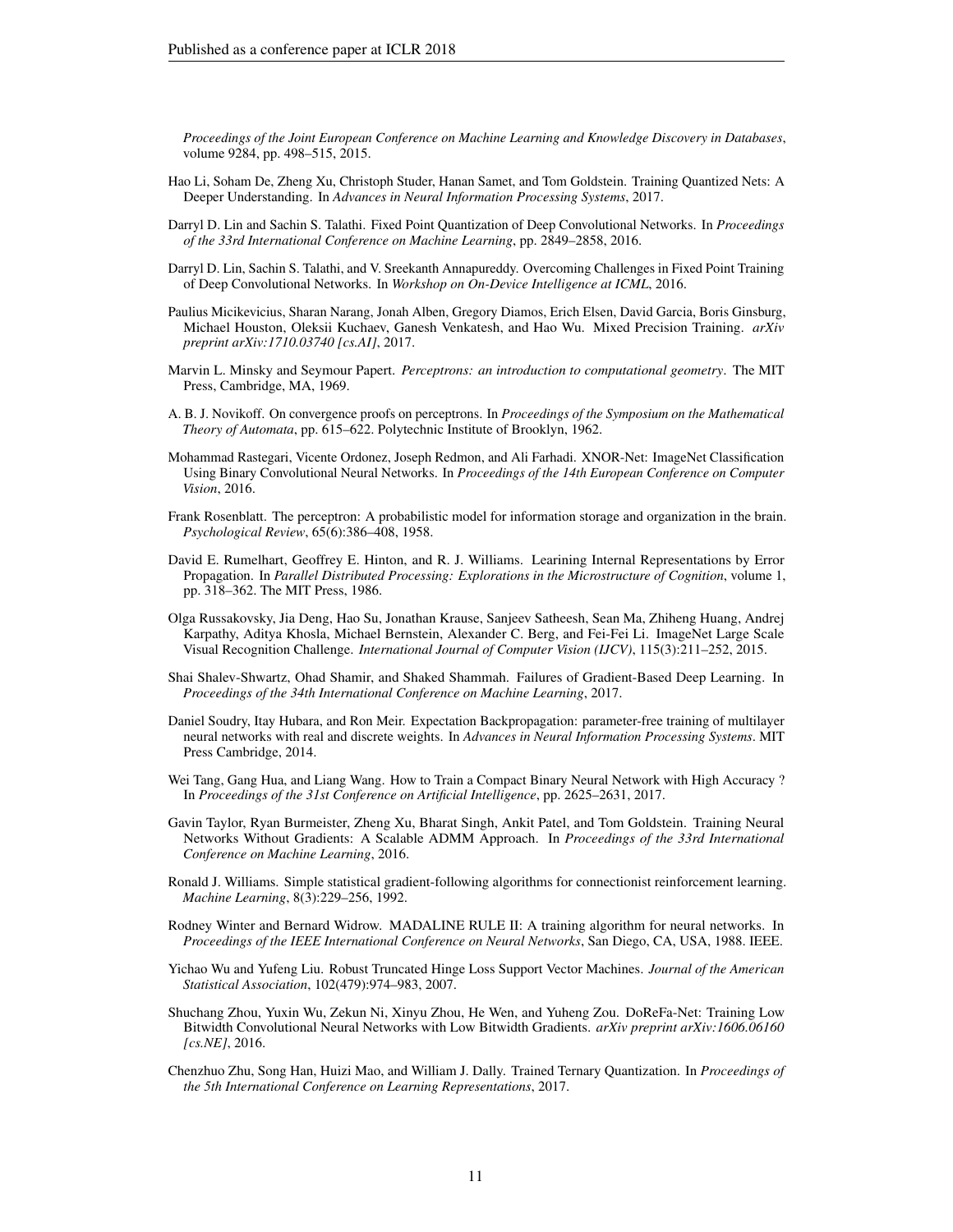# <span id="page-11-0"></span>A EXPERIMENT DETAILS

All experiments were performed using PyTorch (<http://pytorch.org/>). CIFAR-10 experiments with the 4-layer convolutional network were performed on an NVIDIA Titan X. All other experiments were performed on NVIDIA Tesla P100 devices in a DGX-1. Code for the experiments is available at <https://github.com/afriesen/ftprop>.

## A.1 CIFAR-10

On CIFAR-10, which has 50K training images and 10K test images divided into 10 classes, we trained both a simple 4-layer convolutional network and a deeper 8-layer convolutional network used in [\(Zhou et al., 2016\)](#page-10-3) with the above methods and then compared their top-1 accuracies on the test set. We pre-processed the images with mean / std normalization, and augmented the dataset with random horizontal flips and random crops from images padded with 4 pixels. Hyperparameters were chosen based on a small amount of exploration on a validation set.

The first network we tested on CIFAR-10 was a simple 4-layer convolutional network (convnet) structured as: conv $(32) \rightarrow \text{conv}(64) \rightarrow \text{fc}(1024) \rightarrow \text{fc}(10)$ , where conv $(c)$  and  $\text{fc}(c)$  indicate a convolutional layer and fully-connected layer, respectively, with  $c$  channels. Both convolutional layers used  $5 \times 5$  kernels. Max-pooling with stride 2 was used after each convolutional layer, and a non-linearity was placed before each of the above layers except the first. Adam [\(Kingma & Ba, 2015\)](#page-9-15) with learning rate 2.5e-4 and weight decay 5e-4 was used to minimize the cross-entropy loss for 300 epochs. The learning rate was decayed by a factor of 0.1 after 200 and 250 epochs.

In order to evaluate the performance of FTPROP-MB with the soft hinge loss on a deeper network, we adapted the 8-layer convnet from [Zhou et al.](#page-10-3) [\(2016\)](#page-10-3) to CIFAR-10. This network has 7 convolutional layers and one fully-connected layer for the output and uses batch normalization [\(Ioffe & Szegedy,](#page-9-16) [2015\)](#page-9-16) before each non-linearity. We optimized the cross-entropy loss with Adam using a learning rate of 1e-3 and a weight decay of 1e-7 for the sign activation and 5e-4 for the qReLU and baseline activations. We trained for 300 epochs, decaying the learning rate by 0.1 after 200 and 250 epochs.

# A.2 LEARNING CURVES FOR CIFAR-10



Figure 4: The top-1 test accuracies for the 4-layer convolutional network with different activation functions on CIFAR-10. The inset figures show the test accuracy for the final 100 epochs in detail. The left figure shows the network with sign activations. The right figure shows the network with 2-bit quantized ReLU (qReLU) activations and with the full-precision baselines. Best viewed in color.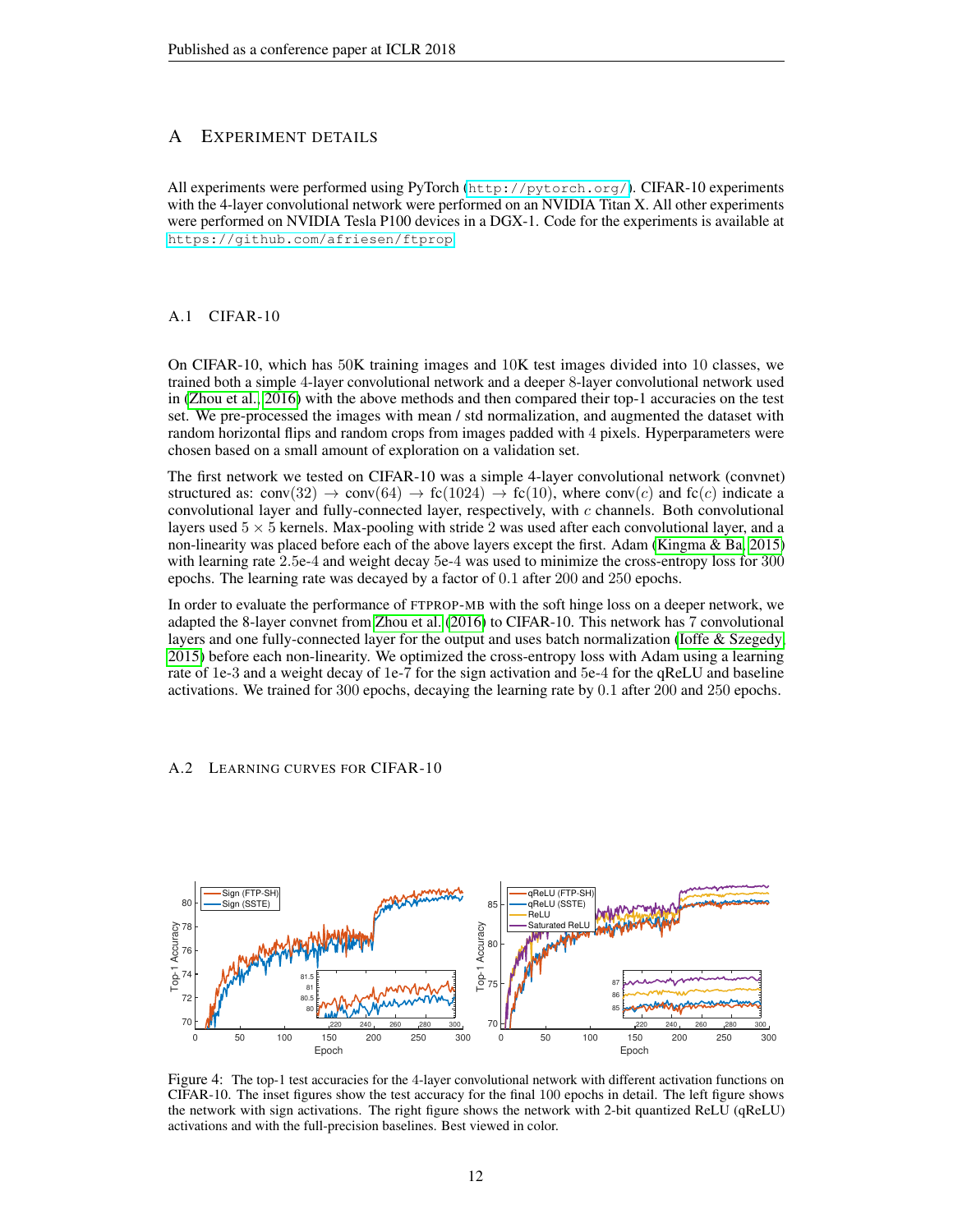

Figure 5: The top-1 test accuracies for the 8-layer convolutional network with different activation functions on CIFAR-10. The inset figures show the test accuracy for the final 100 epochs in detail. The left figure shows the network with sign activations. The right figure shows the network with 2-bit quantized ReLU (qReLU) activations and with the full-precision baselines. Best viewed in color.

### A.3 IMAGENET (ILSVRC 2012)

On ImageNet, a much more challenging dataset with roughly 1.2M training images and 50K validation images divided into 1000 classes, we trained AlexNet, the most commonly used model in the quantization literature, with different activations and compared top-1 and top-5 accuracies of the trained models on the validation set. As is standard practice, we treat the validation set as the test data. Images were resized to  $256 \times 256$ , mean / std normalized, and then randomly cropped to  $224 \times 224$ and randomly horizontally flipped. Models are tested on centered  $224 \times 224$  crops of the test images. Hyperparameters were set based on [Zhou et al.](#page-10-3) [\(2016\)](#page-10-3) and [Zhu et al.](#page-10-5) [\(2017\)](#page-10-5), which both used SSTE to train AlexNet on ImageNet.

We trained the [Zhou et al.](#page-10-3) [\(2016\)](#page-10-3) variant of AlexNet [\(Krizhevsky et al., 2012\)](#page-9-13) on ImageNet with sign, 2-bit qReLU, ReLU, and saturated ReLU activations. This version of AlexNet removes the dropout and replaces the local contrast normalization layers with batch normalization. Our implementation does not split the convolutions into two separate blocks. We used the Adam optimizer with learning rate 1e-4 on the cross-entropy loss for 80 epochs, decaying the learning rate by 0.1 after 56 and 64 epochs. For the sign activation, we used a weight decay of 5e-6 as in [Zhou et al.](#page-10-3) [\(2016\)](#page-10-3). For the ReLU and saturated ReLU activations, which are much more likely to overfit, we used a weight decay of 5e-4, as used in [Krizhevsky et al.](#page-9-13) [\(2012\)](#page-9-13). For the 2-bit qReLU activation, we used a weight decay of 5e-5, since it is more expressive than sign but less so than ReLU.

As with AlexNet, we trained ResNet-18 [\(He et al., 2015b\)](#page-9-17) on ImageNet with sign, qReLU, ReLU, and saturated ReLU activations; however, for ResNet-18 we used a qReLU with  $k = 5$  steps (i.e., 6) quantization levels, requiring 3 bits). We used the ResNet code provided by PyTorch. We optimized the cross-entropy loss with SGD with learning rate 0.1 and momentum 0.9 for 90 epochs, decaying the learning rate by a factor of 0.1 after 30 and 60 epochs. For the sign activation, we used a weight decay of 5e−7. For the ReLU and saturated ReLU activations, we used a weight decay of 1e-4. For the qReLU activation, we used a weight decay of 1e-5.